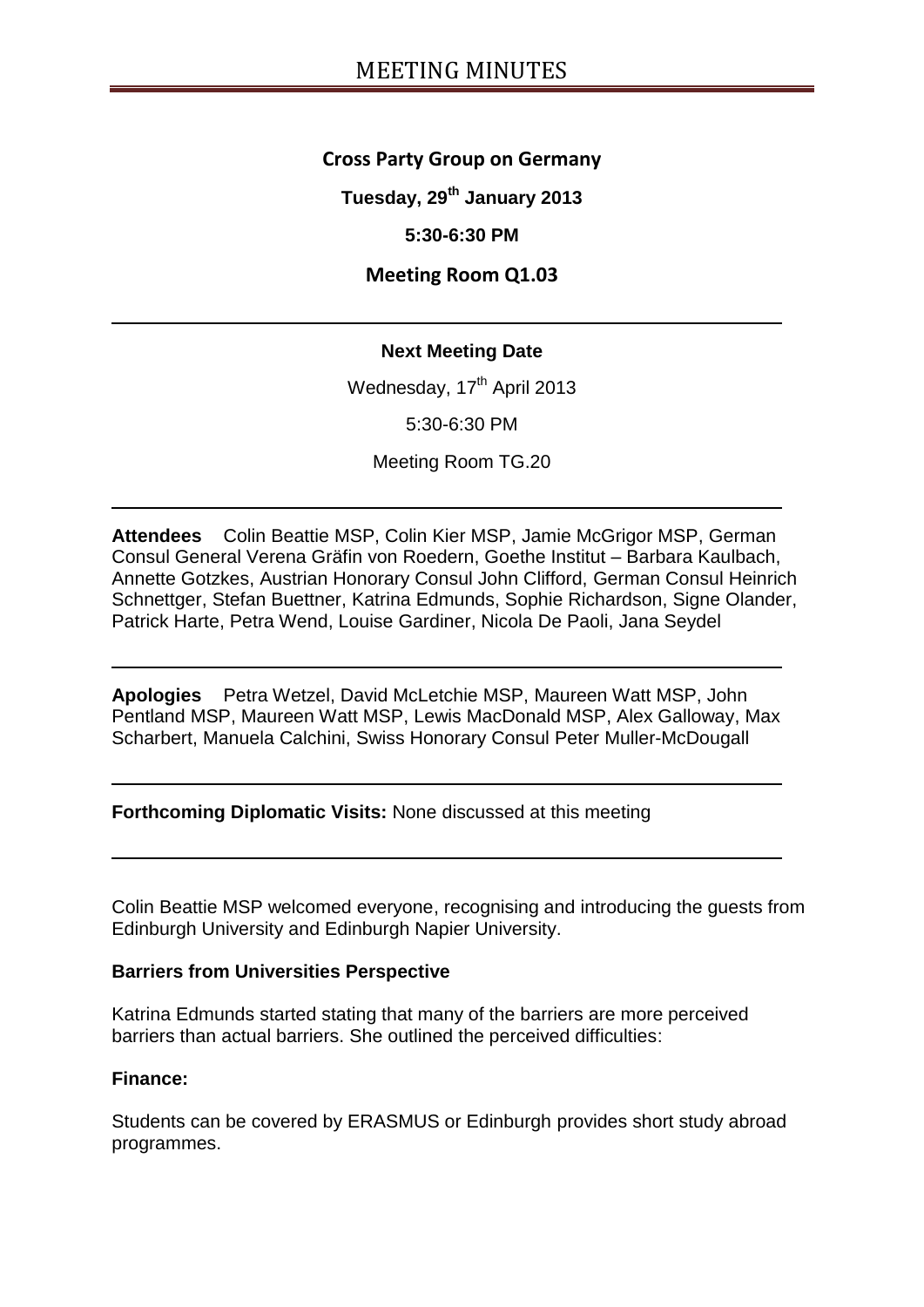Petra Wend added that at QMU the Vice-Chancellors Fund has been started and it has grown over time from 5 to 10 to 30. Programme just need time to grown and become well known among students.

Colin Beattie spoke about the new pilot programme being launched by the Scottish Government for academic year 2014/15, which will entitle Scottish students studying in the EU to receive the same bursary and loan support as students attending universities in Scotland.

Katrina Edmunds suggested again that finance is a perceived barrier and that there are funding opportunities out there.

### **Language Skills**

Katrina suggested that students find language as a barrier, but again it is a perceived barrier

ERASMUS has classes taught in English and forging language skills programme to help student become comfortable with the language.

Annette Gotzkes mentioned the Languages for All Programme at Edinburgh which will allow non-language students to take language classes and received language qualifications at the end.

Colin Beattie asked if anyone was aware of the number of Scottish Foreign Language Assistants there are teaching in the EU

### **Alyson will inquire as to the number of Scottish FLAs in the EU.**

Katrina continued other perceived problems involve students finding a study abroad irrelevant or daunting. That there is a lack of option within the degree programme or they have family commitments.

Colin Beattie previous talk indicated that there seems to be barriers in losing a course year and not completing modules on time so their degree runs longer. Is that the case?

Katrina answered saying the four year degree allows for the  $3<sup>rd</sup>$  year to be done abroad when it is a University approved exchange. It does require pre-approval form the University which again becomes a perceived barrier.

There are significant challenges in overcoming these perceived barriers. Shorter study aboard programmes allows students to have an international experience and encourage them to take long study abroads. There is a programme over the next four years which will provide such short term abroads

The question was asked if more students seek placements in English.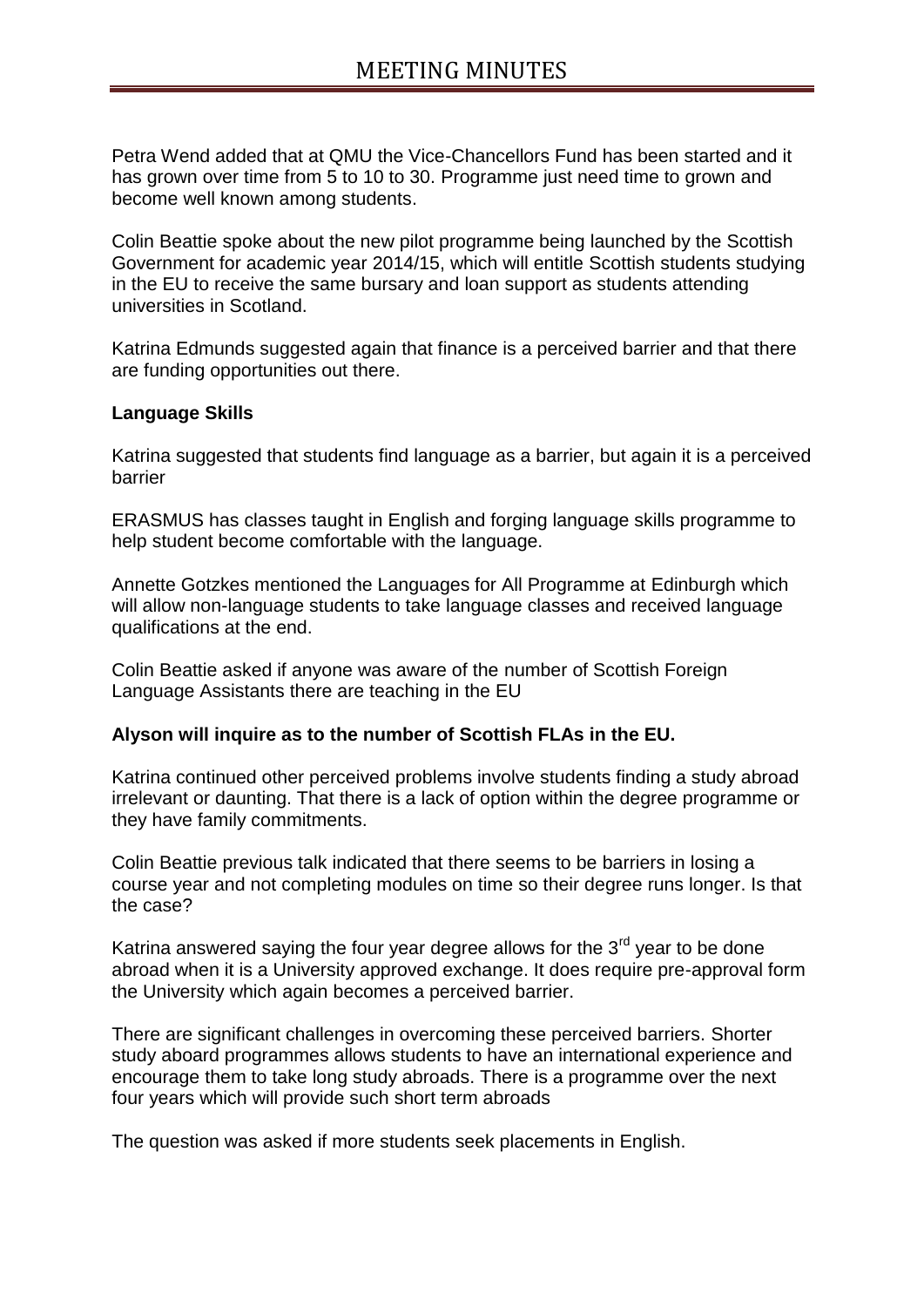All sorts of placements are offered, yes in English, but foreign languages as well. Foreign languages are harder to place.

It is difficult to get students who have confidence enough in their language skills.

Patrick Harte, Senior lecturer in the Business School at Edinburgh Napier University explained the Business School guarantees classes taught in English for business students in their study abroad programmes.

The full English track is breaking down the perceived barrier of language and helping individuals to become culturally aware and consider gaining language skills.

Patrick asserted that ERASMUS has failed because Scottish Universities do not send enough students out. Increasing short term mobilisation is good as it gives students a taste of international experience and they are more likely to take up the opportunity later.

Representatives from University of Edinburgh and Edinburgh Napier University both clearly stated that they are actively recruiting.

Both suggested that the best recruiting comes for student to student contact. Individuals telling their friends that they had a good experience and encouraging them to participate.

There are also mobility offices which widen access and provide information to students.

Colin Beattie asked what the CPG could do to help encouraging students to participate.

Barbara Kaulbach of the Goethe Institut suggested that in helping students learn languages before they go, their online programme has worked well.

Annette spoke about how the Languages for All programme which will be aimed at non-language degree students, but it will only teach to an intermediate level. To study at a German University a student needs a B2 or higher. So Languages for All give them a good foundation to start.

Stefan who studied international business received his English language qualification from a language instruction institution. Who are able to take language learning beyond the B2 level and a greater detail for specific areas. Maybe this group could extend their services to students finishing the Languages for All Programme or the like at other Universities so students can continue to develop their language skills.

Jamie McGrigor added that the Bologna Process is designed to assist with continuity between universities across Europe to better enable students to study abroad and increase mobility.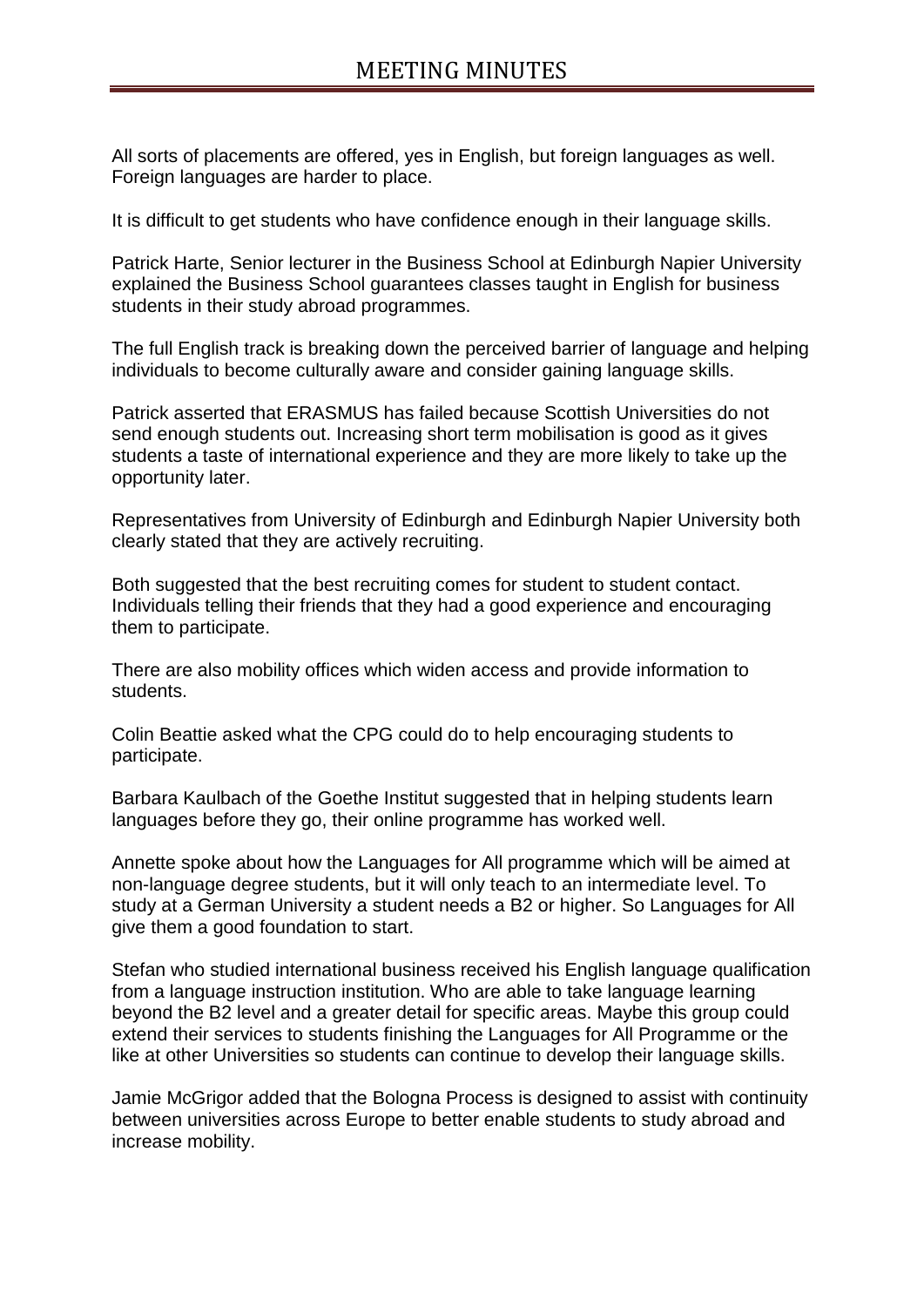Colin Beattie asked specifically what can the CPG on Germany do to help the situation.

University representatives suggested that there is a general lack of awareness among Scottish students. They tend to be ignorant of the possibilities and benefits. Universities are doing what they can, but their needs to be early intervention.

Universities end up being reactive as they can only start once a student has entered University. The desire for studying abroad or learning a language must come earlier.

The Scottish Government needs to start encouraging parents and students at an early age. Absolutely essential to get parents on side.

There also need to be a perception change so students are aware they can study in another country and learn in their native language while learning a foreign language and culture. No need for them to be fluent right away.

Scotland is under preforming with only 1% of University population studying abroad. The UK as a whole has the same issue and the UK Government has started a mobility taskforce.

While there are many perceived barriers there seems to be no clear picture of the real issues.

Colin suggested that the Governments 1+2 language policy should help with early intervention.

Jamie McGrigor explained the Barcelona Project with help with the continuity of teaching from primary school to secondary school.

Colin Beattie brought up the briefing the CPG received from the NUS which discussed students missing out a year of study and losing credit because they were going on a study abroad.

Katrina and Patrick explained that certain subjects could be restrictive because of the modules taught or not taught.

While that could present a problem learning outcomes can be met very effectively at a foreign university and the Bologna Agreement should equalize the outcomes. Really it is another perceived barrier, because universities are willing to work with students.

Vast majorities of disciplines can map the learning and outcomes so as not to lose credits. It is just for students to inquire.

Colin asked if students were aware of their options, is communication an issue?

Alison Hahm was given the floor to present her brief from the meeting of the European and External Relations Committee held on the 24<sup>th</sup> January focusing on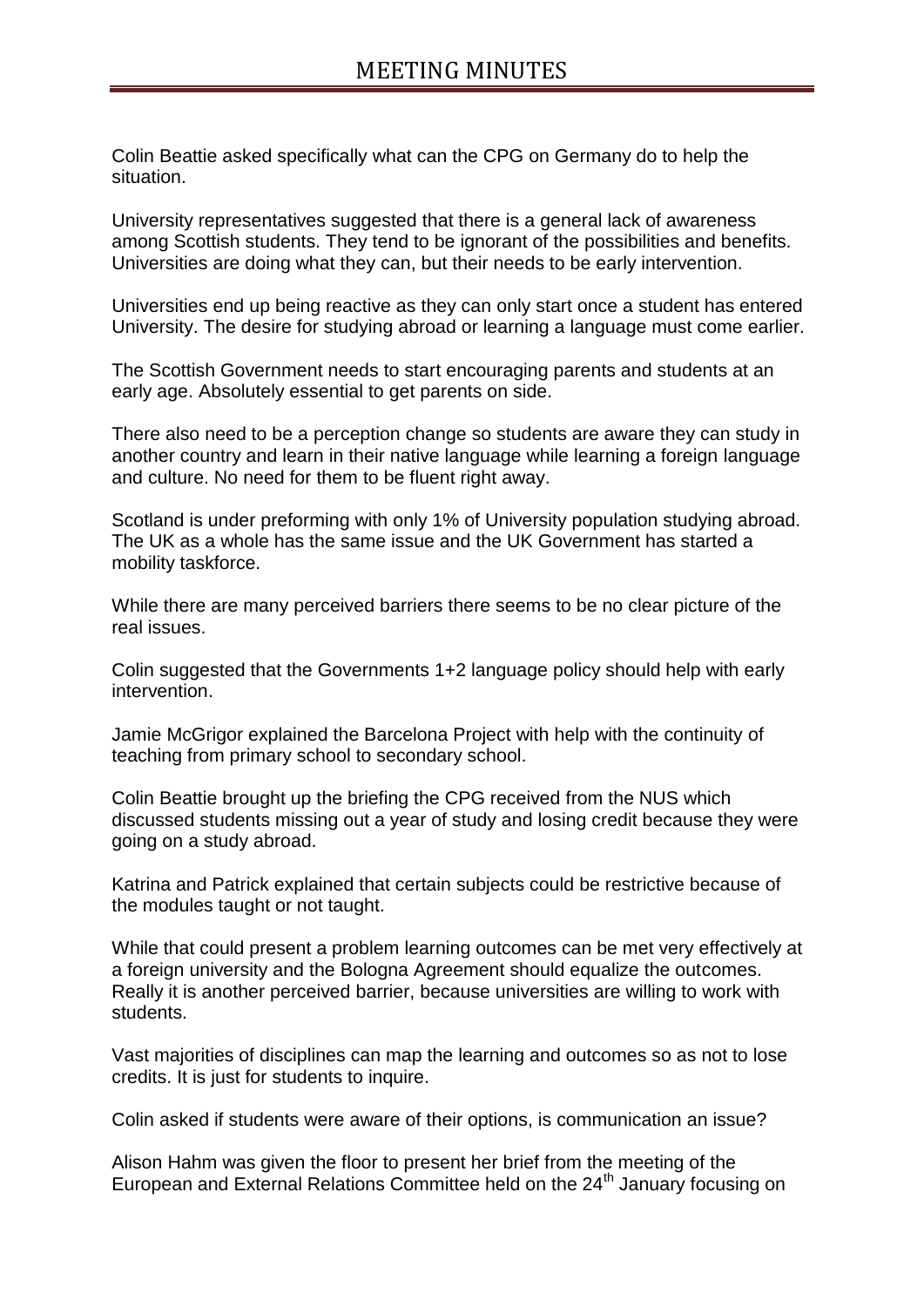Foreign Language Learning in Primary Schools. Full briefing can be obtained upon request.

Colin pointed out that it is clear from the briefing that the problem is being taken seriously.

### **Alyson will also write to Universities Scotland to see what they are doing to support study abroad programmes and if they are taking forward their discussion with individual universities.**

The propose of writing will be to encourage universities to focus on the issue and remind them it is not something to give up on.

The Consul General Gräfin von Roedern handed out a summary of what German institutions in Scotland are doing in regards to promoting the German language. Full summary can be obtained upon request.

Concern over what is being taught in secondary schools for highers and how exams are being administered.

### **Alyson will write to Scottish Government about the level of foreign language writing required for higher exams and how much is incorporated in teaching.**

The CPG agrees that the Swiss language expert may come to a CPG meeting to present the Swiss perspective on the language issue.

The CPG also agreed to send a representative to speak to the German-Scottish Business and Lawyers Association. The group voted that Colin Beattie would be the speaker.

Nicola de Paoli was given the floor to present her Scottish travel magazine. The magazine will be distributed across Germany twice a year. There will be both print and online versions

As of now there has been a printed pilot which has reached nearly 7,000-10,000 people. The focus is of course to inspire Germans to visit Scotland.

The Consul General Gräfin von Roedern presented the results of the election in Lower Saxony held on the 20<sup>th</sup> January. Minister-President David McAllister and his Christian Democrats who had been in government lost majority by one seat. The Social Democratic Party and Greens created a coalition.

The results were thrown by a poor voting system and by the number of small-scale votes.

This local election will impact the Federal Election because the balance in the second chamber has changed. Social Democrats and Greens will have to campaign together.